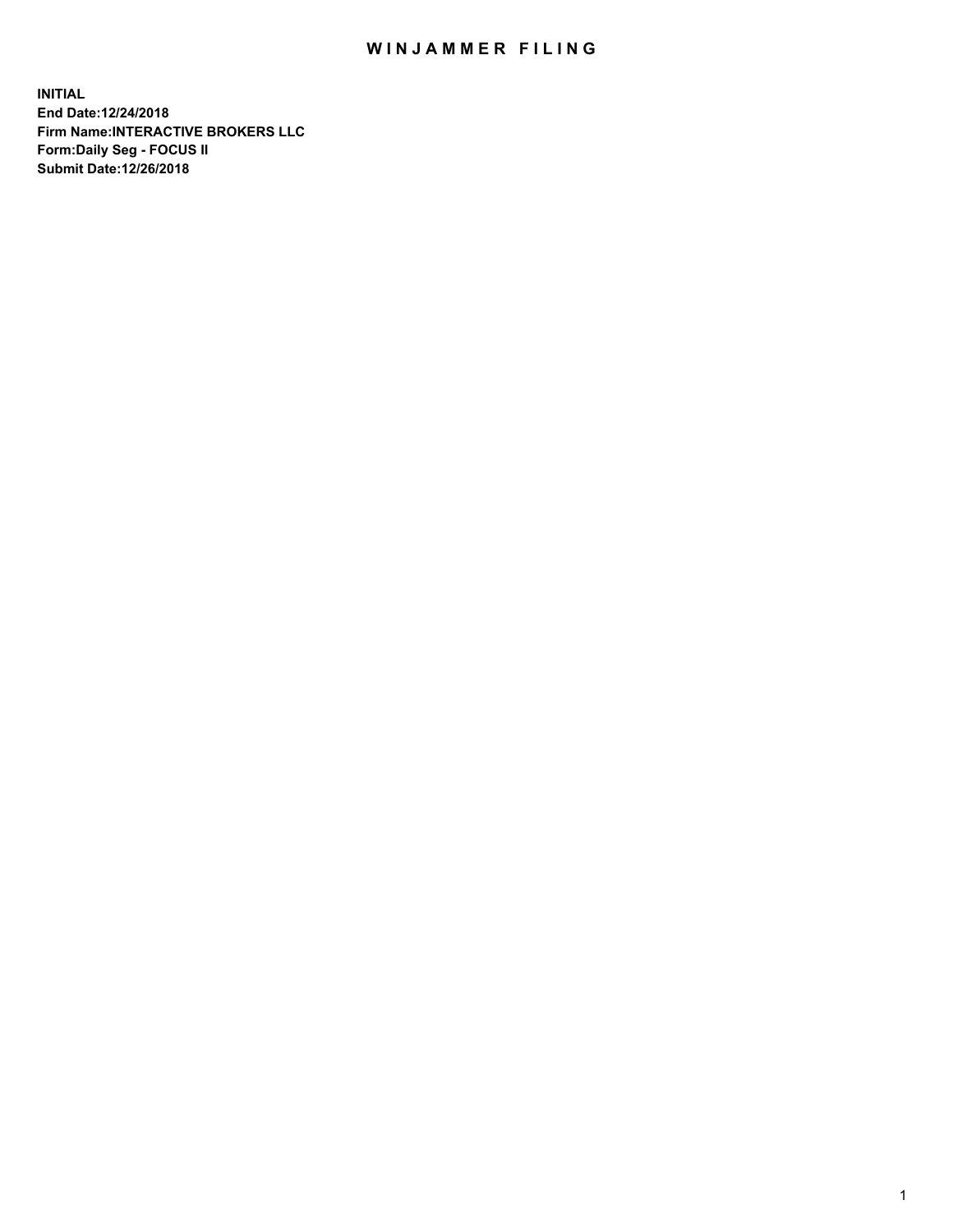**INITIAL End Date:12/24/2018 Firm Name:INTERACTIVE BROKERS LLC Form:Daily Seg - FOCUS II Submit Date:12/26/2018 Daily Segregation - Cover Page**

| Name of Company                                                                                                                                                                                                                                                                                                                | <b>INTERACTIVE BROKERS LLC</b>                                                                  |
|--------------------------------------------------------------------------------------------------------------------------------------------------------------------------------------------------------------------------------------------------------------------------------------------------------------------------------|-------------------------------------------------------------------------------------------------|
| <b>Contact Name</b>                                                                                                                                                                                                                                                                                                            | James Menicucci                                                                                 |
| <b>Contact Phone Number</b>                                                                                                                                                                                                                                                                                                    | 203-618-8085                                                                                    |
| <b>Contact Email Address</b>                                                                                                                                                                                                                                                                                                   | jmenicucci@interactivebrokers.c<br>om                                                           |
| FCM's Customer Segregated Funds Residual Interest Target (choose one):<br>a. Minimum dollar amount: ; or<br>b. Minimum percentage of customer segregated funds required:%; or<br>c. Dollar amount range between: and; or<br>d. Percentage range of customer segregated funds required between:% and%.                          | $\overline{\mathbf{0}}$<br>$\overline{\mathbf{0}}$<br>155,000,000 245,000,000<br>0 <sub>0</sub> |
| FCM's Customer Secured Amount Funds Residual Interest Target (choose one):<br>a. Minimum dollar amount: ; or<br>b. Minimum percentage of customer secured funds required:% ; or<br>c. Dollar amount range between: and; or<br>d. Percentage range of customer secured funds required between:% and%.                           | $\overline{\mathbf{0}}$<br>$\overline{\mathbf{0}}$<br>80,000,000 120,000,000<br>0 <sub>0</sub>  |
| FCM's Cleared Swaps Customer Collateral Residual Interest Target (choose one):<br>a. Minimum dollar amount: ; or<br>b. Minimum percentage of cleared swaps customer collateral required:% ; or<br>c. Dollar amount range between: and; or<br>d. Percentage range of cleared swaps customer collateral required between:% and%. | $\overline{\mathbf{0}}$<br>$\underline{\mathbf{0}}$<br>0 <sub>0</sub><br>0 <sub>0</sub>         |

Attach supporting documents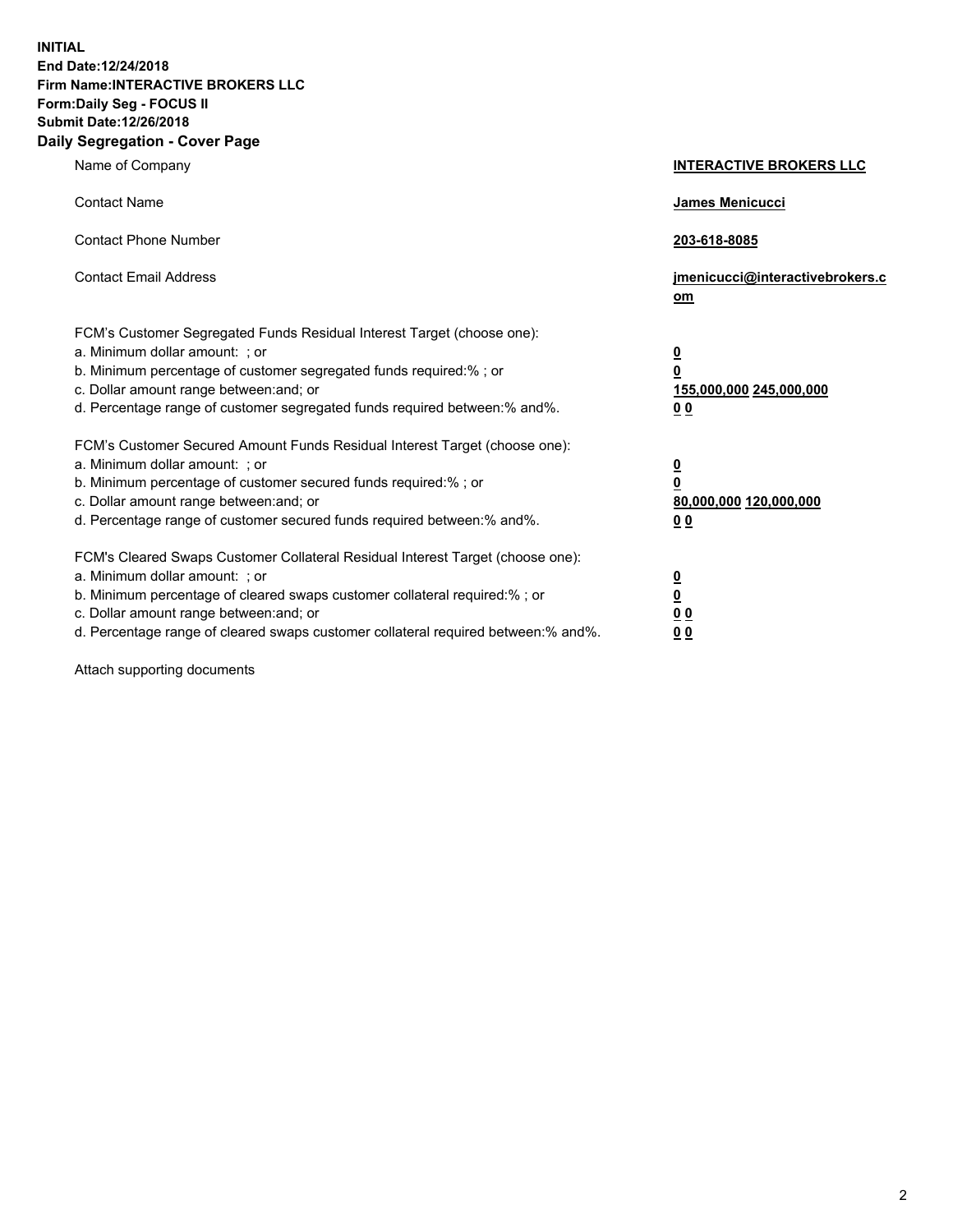## **INITIAL End Date:12/24/2018 Firm Name:INTERACTIVE BROKERS LLC Form:Daily Seg - FOCUS II Submit Date:12/26/2018 Daily Segregation - Secured Amounts**

|     | Dany Segregation - Secured Amounts                                                          |                                                             |
|-----|---------------------------------------------------------------------------------------------|-------------------------------------------------------------|
|     | Foreign Futures and Foreign Options Secured Amounts                                         |                                                             |
|     | Amount required to be set aside pursuant to law, rule or regulation of a foreign            | $0$ [7305]                                                  |
|     | government or a rule of a self-regulatory organization authorized thereunder                |                                                             |
| 1.  | Net ledger balance - Foreign Futures and Foreign Option Trading - All Customers             |                                                             |
|     | A. Cash                                                                                     | 426,184,839 [7315]                                          |
|     | B. Securities (at market)                                                                   | $0$ [7317]                                                  |
| 2.  | Net unrealized profit (loss) in open futures contracts traded on a foreign board of trade   | 10,392,483 [7325]                                           |
| 3.  | Exchange traded options                                                                     |                                                             |
|     | a. Market value of open option contracts purchased on a foreign board of trade              | 77,366 [7335]                                               |
|     | b. Market value of open contracts granted (sold) on a foreign board of trade                | -213,254 [7337]                                             |
| 4.  | Net equity (deficit) (add lines 1. 2. and 3.)                                               | 436,441,434 [7345]                                          |
| 5.  | Account liquidating to a deficit and account with a debit balances - gross amount           | 2,319 [7351]                                                |
|     | Less: amount offset by customer owned securities                                            | 0 [7352] 2,319 [7354]                                       |
| 6.  | Amount required to be set aside as the secured amount - Net Liquidating Equity              | 436,443,753 [7355]                                          |
|     | Method (add lines 4 and 5)                                                                  |                                                             |
| 7.  | Greater of amount required to be set aside pursuant to foreign jurisdiction (above) or line | 436,443,753 [7360]                                          |
|     | 6.                                                                                          |                                                             |
|     | FUNDS DEPOSITED IN SEPARATE REGULATION 30.7 ACCOUNTS                                        |                                                             |
| 1.  | Cash in banks                                                                               |                                                             |
|     | A. Banks located in the United States                                                       | 87,119,375 [7500]                                           |
|     | B. Other banks qualified under Regulation 30.7                                              | 0 [7520] 87,119,375 [7530]                                  |
| 2.  | <b>Securities</b>                                                                           |                                                             |
|     | A. In safekeeping with banks located in the United States                                   | 407,903,812 [7540]                                          |
|     | B. In safekeeping with other banks qualified under Regulation 30.7                          | 0 [7560] 407,903,812 [7570]                                 |
| 3.  | Equities with registered futures commission merchants                                       |                                                             |
|     | A. Cash                                                                                     | $0$ [7580]                                                  |
|     | <b>B.</b> Securities                                                                        | $0$ [7590]                                                  |
|     | C. Unrealized gain (loss) on open futures contracts                                         | $0$ [7600]                                                  |
|     | D. Value of long option contracts                                                           | $0$ [7610]                                                  |
|     | E. Value of short option contracts                                                          | 0 [7615] 0 [7620]                                           |
| 4.  | Amounts held by clearing organizations of foreign boards of trade                           |                                                             |
|     | A. Cash<br><b>B.</b> Securities                                                             | $0$ [7640]                                                  |
|     |                                                                                             | $0$ [7650]                                                  |
|     | C. Amount due to (from) clearing organization - daily variation                             | $0$ [7660]<br>$0$ [7670]                                    |
|     | D. Value of long option contracts<br>E. Value of short option contracts                     | 0 [7675] 0 [7680]                                           |
| 5.  | Amounts held by members of foreign boards of trade                                          |                                                             |
|     | A. Cash                                                                                     | 73,515,649 [7700]                                           |
|     | <b>B.</b> Securities                                                                        | $0$ [7710]                                                  |
|     | C. Unrealized gain (loss) on open futures contracts                                         | 6,030,338 [7720]                                            |
|     | D. Value of long option contracts                                                           | 77,366 [7730]                                               |
|     | E. Value of short option contracts                                                          | <mark>-213,254</mark> [7735] <mark>79,410,099</mark> [7740] |
| 6.  | Amounts with other depositories designated by a foreign board of trade                      | $0$ [7760]                                                  |
| 7.  | Segregated funds on hand                                                                    | $0$ [7765]                                                  |
| 8.  | Total funds in separate section 30.7 accounts                                               | 574,433,286 [7770]                                          |
| 9.  | Excess (deficiency) Set Aside for Secured Amount (subtract line 7 Secured Statement         | 137,989,533 [7380]                                          |
|     | Page 1 from Line 8)                                                                         |                                                             |
| 10. | Management Target Amount for Excess funds in separate section 30.7 accounts                 | 80,000,000 [7780]                                           |
| 11. | Excess (deficiency) funds in separate 30.7 accounts over (under) Management Target          | 57,989,533 [7785]                                           |
|     |                                                                                             |                                                             |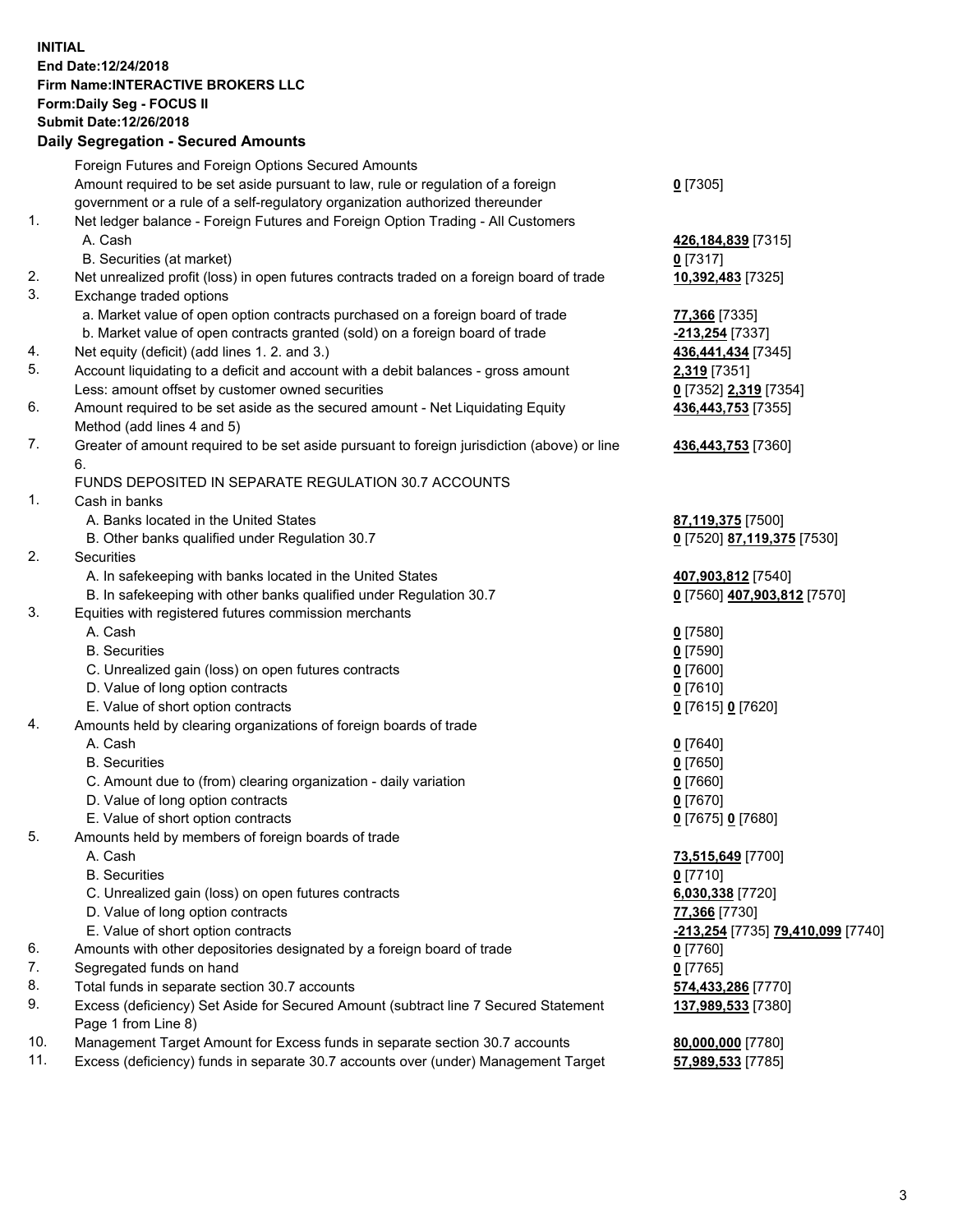**INITIAL End Date:12/24/2018 Firm Name:INTERACTIVE BROKERS LLC Form:Daily Seg - FOCUS II Submit Date:12/26/2018 Daily Segregation - Segregation Statement** SEGREGATION REQUIREMENTS(Section 4d(2) of the CEAct) 1. Net ledger balance A. Cash **4,100,997,711** [7010] B. Securities (at market) **0** [7020] 2. Net unrealized profit (loss) in open futures contracts traded on a contract market **-218,040,972** [7030] 3. Exchange traded options A. Add market value of open option contracts purchased on a contract market **413,153,855** [7032] B. Deduct market value of open option contracts granted (sold) on a contract market **-560,007,907** [7033] 4. Net equity (deficit) (add lines 1, 2 and 3) **3,736,102,687** [7040] 5. Accounts liquidating to a deficit and accounts with debit balances - gross amount **1,473,714** [7045] Less: amount offset by customer securities **0** [7047] **1,473,714** [7050] 6. Amount required to be segregated (add lines 4 and 5) **3,737,576,401** [7060] FUNDS IN SEGREGATED ACCOUNTS 7. Deposited in segregated funds bank accounts A. Cash **312,915,675** [7070] B. Securities representing investments of customers' funds (at market) **2,328,676,620** [7080] C. Securities held for particular customers or option customers in lieu of cash (at market) **0** [7090] 8. Margins on deposit with derivatives clearing organizations of contract markets A. Cash **3,674,980** [7100] B. Securities representing investments of customers' funds (at market) **1,510,187,028** [7110] C. Securities held for particular customers or option customers in lieu of cash (at market) **0** [7120] 9. Net settlement from (to) derivatives clearing organizations of contract markets **-71,683,311** [7130] 10. Exchange traded options A. Value of open long option contracts **413,518,929** [7132] B. Value of open short option contracts **-560,389,377** [7133] 11. Net equities with other FCMs A. Net liquidating equity **0** [7140] B. Securities representing investments of customers' funds (at market) **0** [7160] C. Securities held for particular customers or option customers in lieu of cash (at market) **0** [7170] 12. Segregated funds on hand **0** [7150] 13. Total amount in segregation (add lines 7 through 12) **3,936,900,544** [7180] 14. Excess (deficiency) funds in segregation (subtract line 6 from line 13) **199,324,143** [7190] 15. Management Target Amount for Excess funds in segregation **155,000,000** [7194]

16. Excess (deficiency) funds in segregation over (under) Management Target Amount Excess

**44,324,143** [7198]